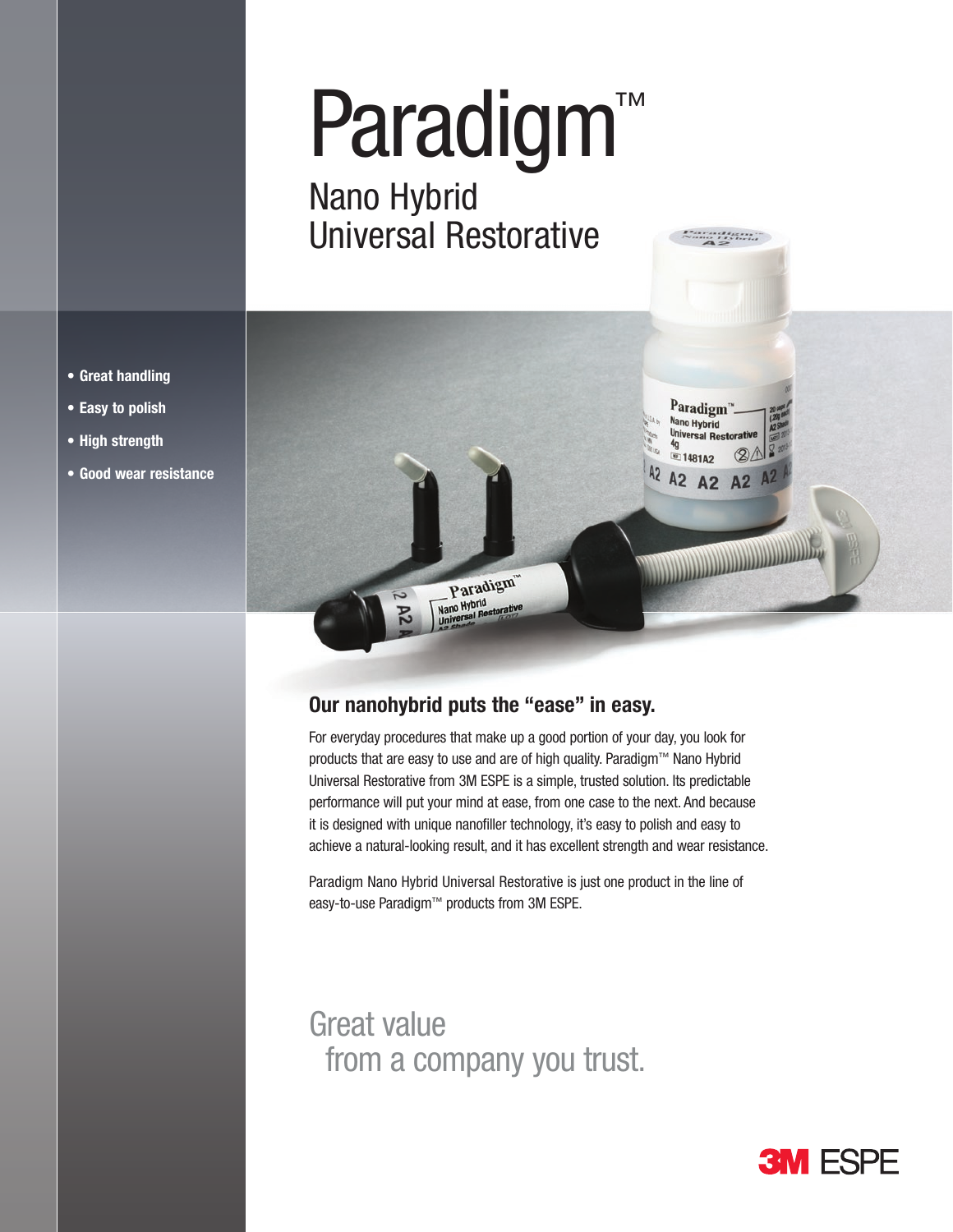#### **Predictable Outcomes**

- Easy to polish
- 12 shades that cover most dentists' daily needs
- Fluoresces

#### **Handling**

- Non-sticky
- Doesn't slump—easy to shape
- Easy to use in posterior and anterior restorations

#### **Performance**

- Good fracture toughness, strength and wear resistance
- Easy to adapt to cavity
- Radiopaque

# Your everyday, easy-to-use restorative.

 $\overline{2}$ 48143 A3 A3 A3

A3.5 A3.5

 $R<sub>1</sub>$ 

## **It's easy to achieve your desired result.**

Paradigm™ Nano Hybrid Universal Restorative is designed with a good balance of the straightforward features you rely on most. Features that make it easier to create attractive and reliable restorations, like

A2 A2

- great handling,
- natural appearance,
- easy to polish, and
- strength.

Paradigm Nano Hybrid restorative is indicated for direct anterior and posterior restorations including occlusal surfaces, core buildups and splinting, and for indirect restorations such as inlays, onlays and veneers. Because it's from 3M ESPE, you can trust that it's safe, reliable and consistently well-made.

## **Twelve popular shades cover all of your basic restorative needs.**

Paradigm Nano Hybrid restorative is available in 12 shades that match the Vita® Classical Shade Guide, making it easy to match your patients' teeth. And, because the shades fluoresce, they blend more easily with surrounding teeth. This everyday restorative will look good every time.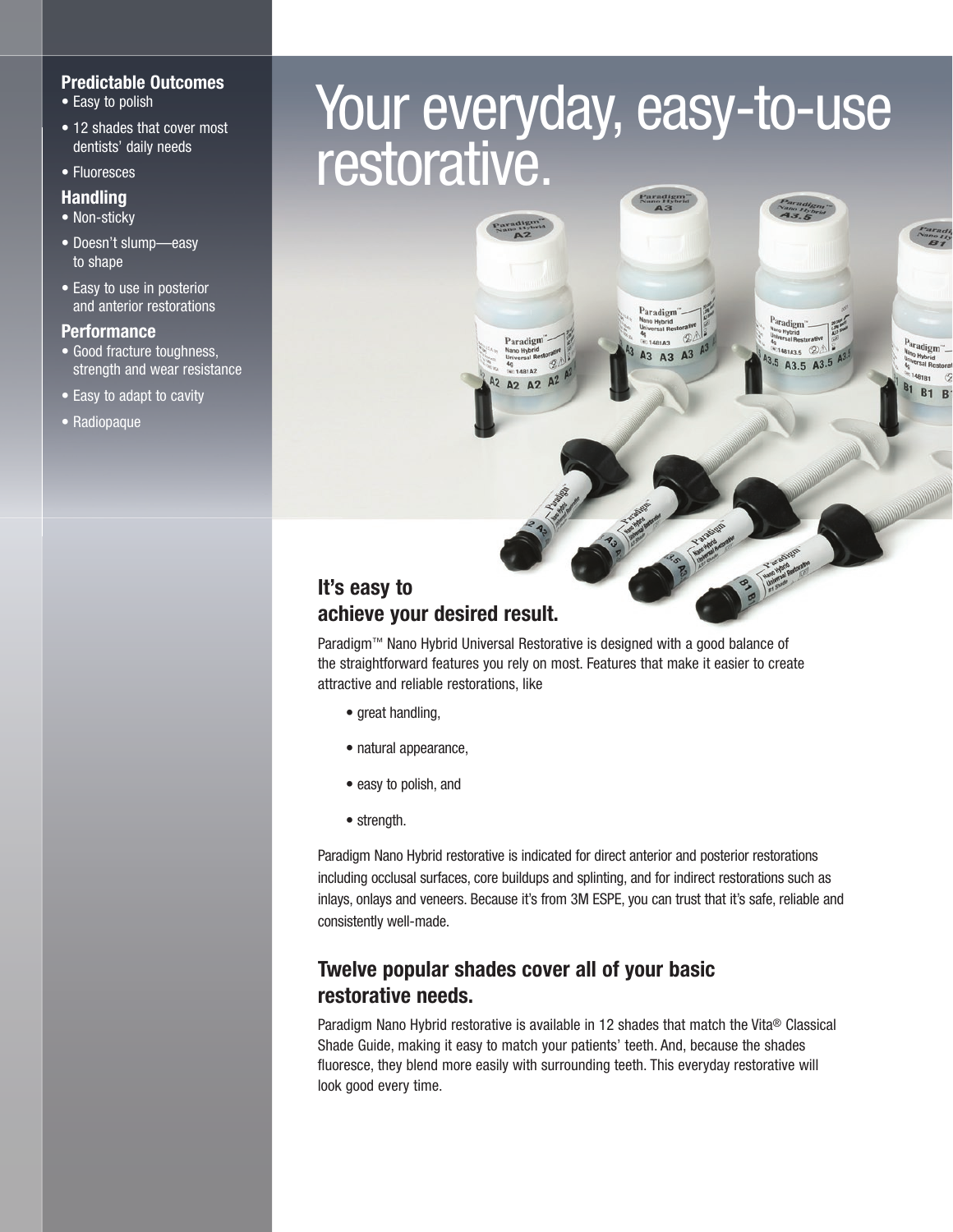## **Great handling makes it easier to achieve your desired result.**

Great handling is key to a positive experience. You can place and shape Paradigm Nano Hybrid restorative without it sticking and pulling back with the instrument. That makes it easier to adapt to the cavity meaning it doesn't slump, yet will blend and feather. You'll find it's easy to sculpt and holds its shape prior to cure.

### **Paradigm Nano Hybrid Handling Attributes**

|                          |                | <b>Viscosity</b> | <b>Stickiness to instrument</b> | <b>Flow</b> | <b>Ability to hold shape</b> |
|--------------------------|----------------|------------------|---------------------------------|-------------|------------------------------|
| is "Ideal"<br>Score of 4 | 7              | Too thick        | Not sticky enough               | Not enough  | Difficult to smooth          |
|                          | 6              |                  |                                 |             |                              |
|                          | 5              |                  |                                 |             |                              |
|                          |                |                  |                                 | 4.1         |                              |
|                          | $\overline{4}$ | 4.0              | 3.7                             |             | 3.9                          |
|                          | 3              |                  |                                 |             |                              |
|                          | $\overline{2}$ |                  |                                 |             |                              |
|                          |                | Too thin         | Too sticky                      | Too much    | Does not hold shape          |

In a field evaluation that included TPH3, Tetric EvoCeram, Gradia Direct, Herculite XRV and Grandio users, dentists preferred the handling of Paradigm™ Nano Hybrid Universal Restorative. Source: 3M ESPE internal data



In an in vitro study, Paradigm™ Nano Hybrid Universal Restorative proved to have better or comparable flexural strength than other nanohybrid composites tested. Source: 3M ESPE internal data

## **Formulated for strong, reliable performance.**

With Paradigm Nano Hybrid restorative, you can satisfy patient expectations for a natural-looking and high quality restoration. It's formulated with a broad range of particle sizes to allow a higher filler loading, which can result in

- high flexural strength,
- high diametral tensile strength, and
- high compressive strength.

## **Excellent wear resistance.**

The filler technology of Paradigm Nano Hybrid restorative is a unique blend of particles, including specially designed nanoparticles. It's this nanoparticle blend of fillers that gives Paradigm Nano Hybrid restorative its:

- good mechanical properties, and
- excellent wear resistance.



In a 3-body wear test, Paradigm™ Nano Hybrid Universal Restorative showed better wear resistance than other nanohybrid composites tested. (The lowest number indicates least wear.) Source: 3M ESPE internal data